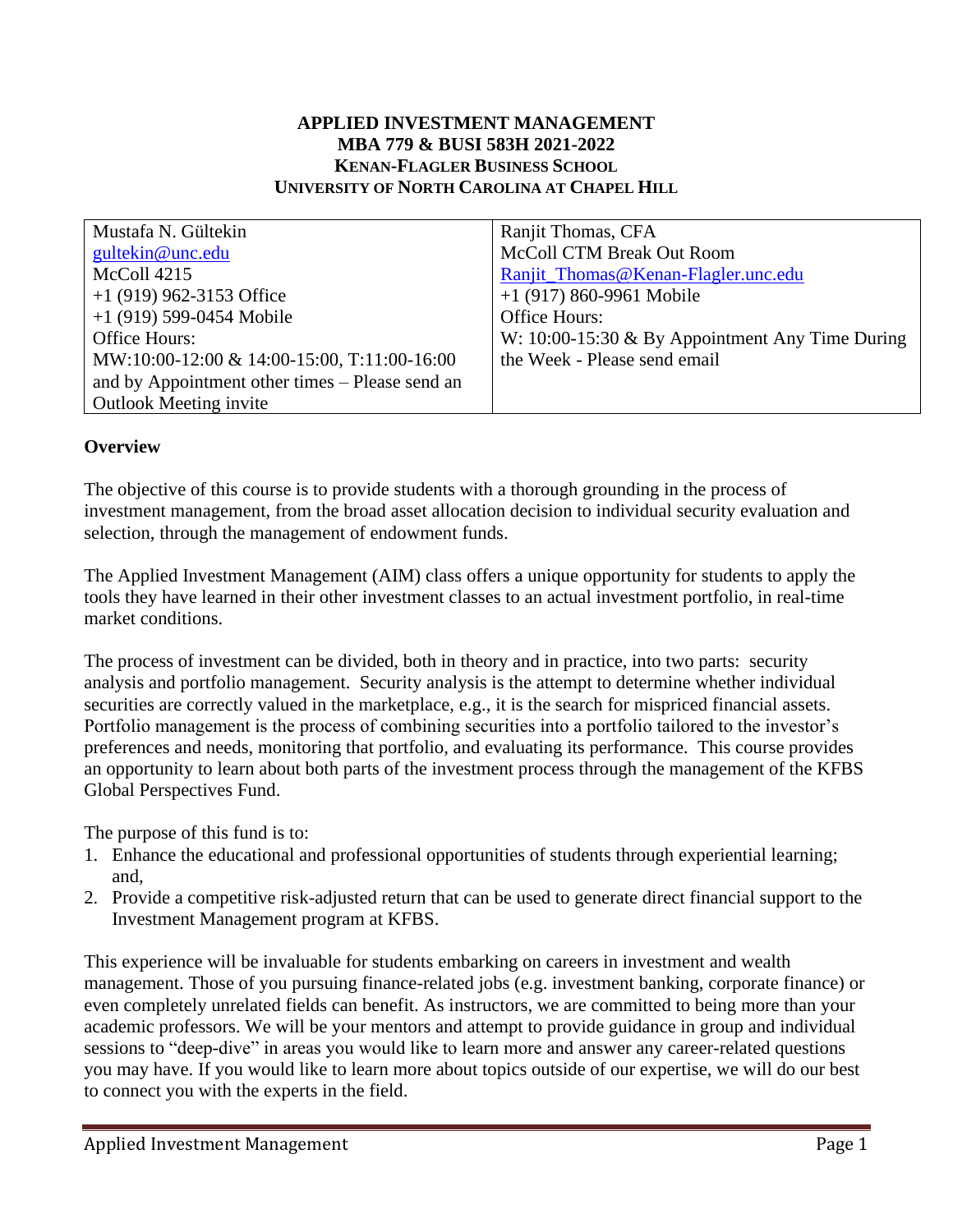The class, including the instructors, will be critiquing ideas, presentations, portfolio positions, etc. You are expected to contribute new ideas to the portfolio, as well as create research for ideas occasionally proposed by instructors or the portfolio management team. Outside research will be key to what you get out of this course. It will help you add to the discussions, which is the vital part of any investment management company.

Following current School policy the class will meet Wednesdays from 15:30-18:20 in the Capital Markets Lab, CML, (McColl 255). The class works better if everyone is in person; however, if you have a strong preference for attending via Zoom we will accommodate you. If the class is hybrid, Zoom sessions will be recorded and will be available on Canvas. Students should be prepared to stay late after class for portfolio management meetings (usually 45 minutes past the end of class). In addition, students are required to meet outside of class to prepare for class presentations. We encourage you to meet in the CTM room, the meeting room across from CML, whenever you have free time. Being in the same room and informally meeting is the best way to come up with new ideas and learn from each other.

# **Class Discussions**

If attending via Zoom, you are required to have your camera on while the class is in session, unless you seek an exemption for a valid reason (bandwidth issues, feeling under the weather, etc.) Discussions are to be candid but respectful. Occasionally, people will be highly critical of your work; we expect constructive criticism. Students are expected to learn from criticism as we all come from different levels of experience. In addition, all of you are encouraged to ask questions about topics with which you are not familiar. As instructors, we are not concerned about where you are but that you progress to stronger analyses. You are expected to take the feedback, do the additional work required, and come back to the class with the results.

# **Required Reading Materials**

Knowing the contents of the fund's Investment Policy Statement (IPS) is of paramount importance. You will not be able to actively participate in the management of the fund until you pass the compliance exam. We strongly encourage you to re-read these documents from time to time to ensure that they are being adhered to and that you are following your duties described therein. Rules and procedures spelled out in the IPS should become second nature to you within a short period.

You are expected to keep abreast of relevant market and business developments. Some publications that are useful in this regard are *The Wall Street Journal*, *The New York Times*, *Barron's, The Economist, Financial Times,* and *Bloomberg Business Week*. You may also use online tools like Google alerts, Yahoo Finance, and Seeking Alpha. We may send or post additional relevant readings from the CFA Institute, and other materials we come across throughout the year.

This class is called "Applied Investment Management" specifically because you will be putting to work the theory and tools you learn in other classes. That said, we will provide some specific instruction on equity valuation techniques and portfolio management. We are ready to work with each of you individually to enhance your learning and deep dive in areas of our expertise.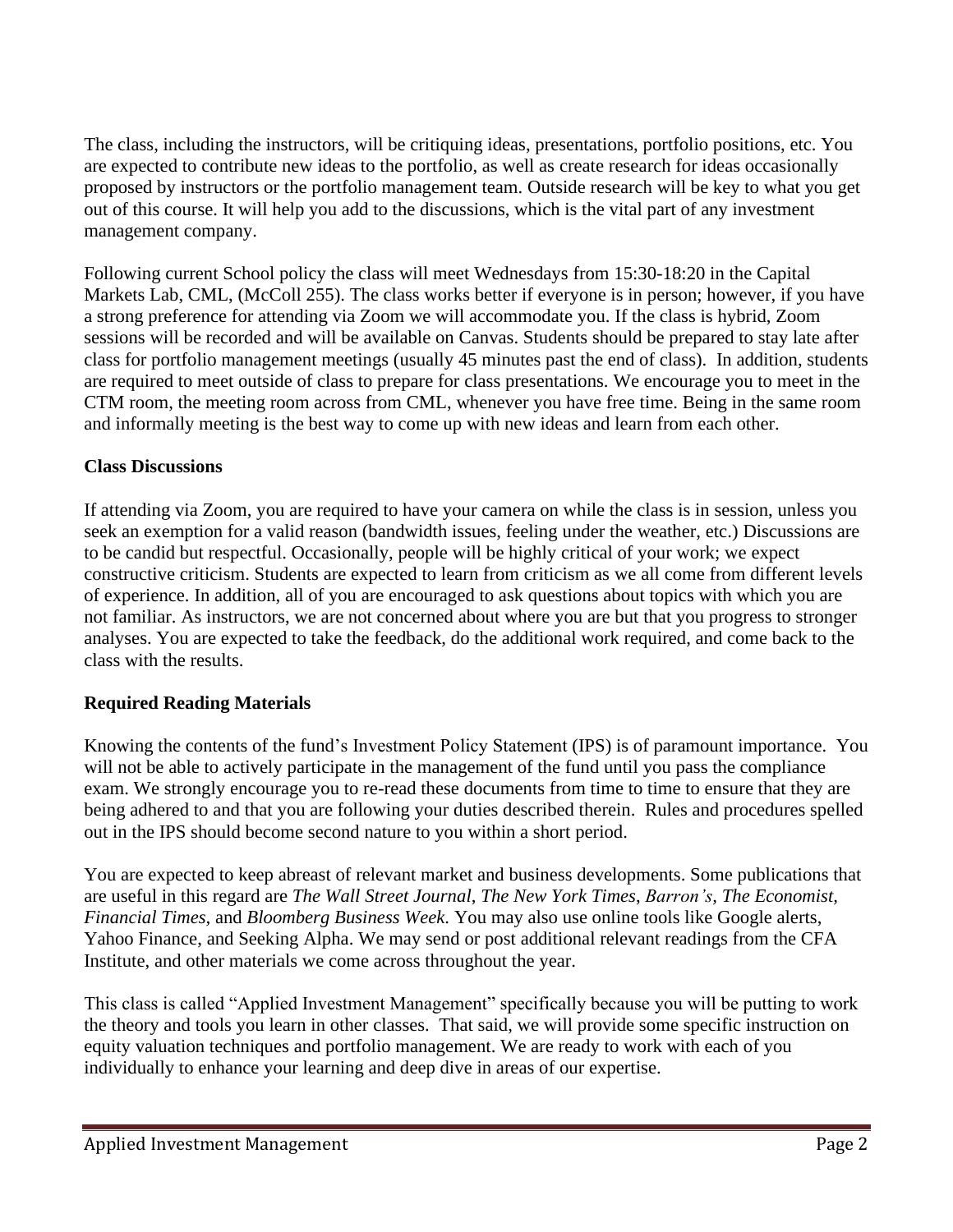## **Evaluation**

This is a 6-credit course taught over two semesters. You may take the course for one semester or both and receive proportional credit.

Course grades will be based on:

| <b>Required Investment Recommendations and Research Reports</b>    |     |
|--------------------------------------------------------------------|-----|
| Attendance / Class Participation / Assisting other Students        | 30% |
| Execution of Assigned Duties & Reports                             | 20% |
| Contribution to the Development / Refinement of Investment Process | 10% |
| Peer Evaluation (Considering all of the above elements)            | 10% |

Course grades will be largely determined by your preparation and contribution. Class participation credit will be assigned based on the quality of your in-class contribution to the course. It is expected that all students will come to class prepared (e.g. having examined pitches for that session, completed readings, etc.). The more thorough your work is, the higher your grade will be. We may ask you to drop or withdraw from the course if your participation and contribution to class is below expectations. For students participating for two semesters grades will be "marked-to-market", that is overall performance will be the basis of the final course grade. Make sure that you are engaged; the class itself will be led by the students. It will be a unique academic and collective learning experience for all of us.

### **Attendance**

Attendance is mandatory for all sessions. However, exceptions will be made for religious holidays, interviews, and school-sanctioned events. Each absence after the first (per mod) will result in a 5% deduction from the attendance grade. We expect to hear from you in advance if you anticipate missing or being late for class. We adhere to this policy to stress the importance to the class of your presence and active engagement each week. Based on the judgment of the instructors, a pattern of missed classes will result in your being asked to drop the course.

## **Research Reports**

A Research Report (i.e., pitch) may consist of any proposal that results in a specific investment recommendation. This could include a recommendation to buy or sell a security, an options strategy, an asset allocation shift, etc. However, pitches must be properly conceived and presented, and should include the following elements:

- What are you recommending? You must be as specific as possible, including details on position sizes, # of shares, etc. You must include an exit strategy (e.g., target price, roll strategy, etc.)
- Why are you making this recommendation? What is the basis for it? Why will it work? Why should the fund make the change you propose?
- You must include detail on how your recommendation will alter the portfolio's structure (asset/sector weights, income, risk characteristics, etc.)
- Make a recommendation that, if approved, can be immediately implemented with no additional effort other than trade entry.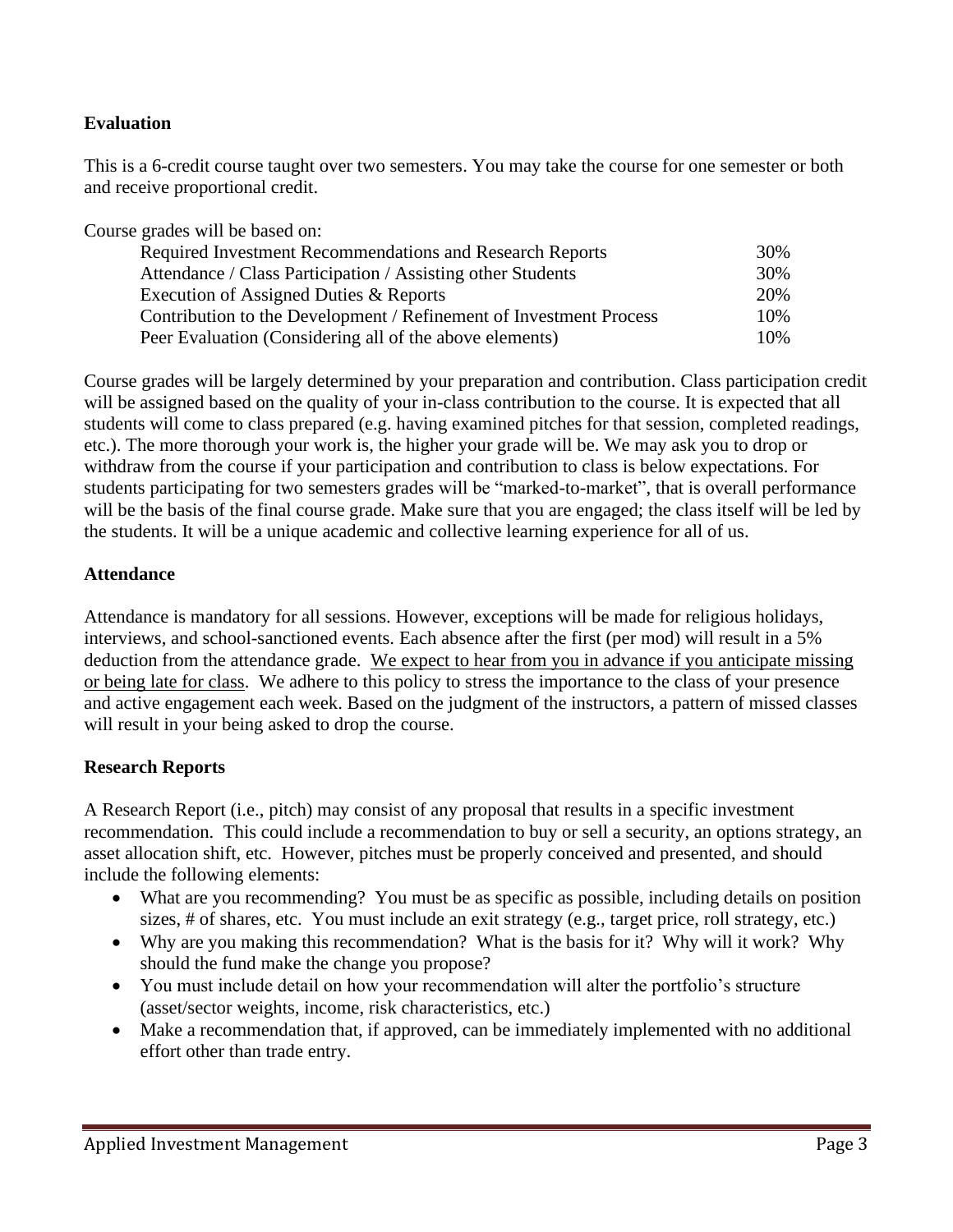**The most essential aspect of any pitch is a clear argument for why the currently observed market valuation is incorrect! You must demonstrate that your view is different from the (often-implied) market view and this provides an opportunity for excess risk-adjusted returns.** 

Students are required to make at least one pitch per Mod and one full research report per Semester. You may do any of the following types of pitches:

- i. A single name equity (long, short, or pair trade)
- ii. A fixed income security or trade
- iii. A real asset, currency, special situation, or asset allocation
- iv. A proposed liquidation of the weakest portfolio position

You can sign up for pitches once we complete the review of the portfolio and assignment of positions. Occasionally, you may find it useful to do a "quick pitch" to gauge the class's views on whether it is worth exploring in detail. You are required to build an Excel model with historical and projected financials for the stocks you cover and pitch. Assumptions used must be reasonable and justifiable.

## **Assigned Duties**

Detailed job descriptions are provided below. Each student is responsible for a one-page update corresponding to their assigned duties at the beginning of every class. The updates should include a description of developments and current events affecting the portfolio or assets assigned to each duty, as well as any recommended status of specific assets in the portfolio (e.g., buy, hold, sell).

#### Investment Team

The investment committee includes the faculty advisors, the portfolio managers, the market strategists, the risk managers, the head trader and the investor relations managers. All decisions are made by the students. Faculty advisors do not have voting rights. However, they have veto rights if the decision is in violation of the fund's IPS.

#### Portfolio Manager (PM):

The PM is responsible for coordinating the efforts of the portfolio management team. The incumbent's responsibilities include oversight of all fund operations including analysis, execution, performance, communication and compliance.

#### Market Strategist:

The market strategist is primarily responsible for overseeing the asset allocation among securities. Through economic forecasts and development of a market outlook, the market strategist should keep the managers and analysts abreast of economic and political developments and their potential effect upon the portfolio. The strategist is also responsible for identifying prospective tactical and strategic opportunities for the fund.

#### Head Risk and Performance Manager:

The performance and risk manager is responsible for monitoring fund performance and risk. The incumbent is responsible for maintaining and improving the practice of risk management and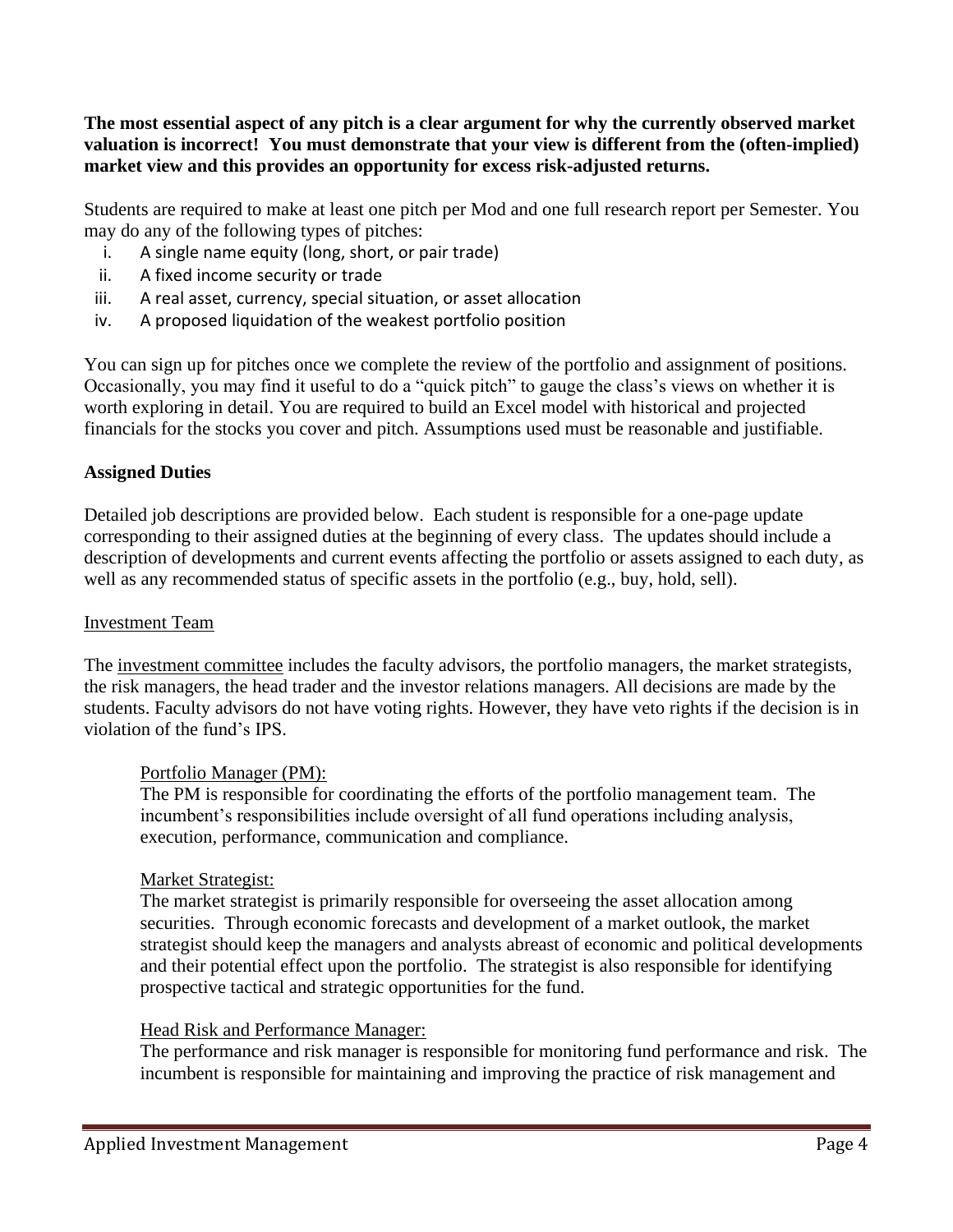performance analysis. Methods include comparisons to benchmarks, VAR, attribution analysis, peer comparisons etc.

## Investor Relations Manager:

The investor relations manager is responsible for the coordinating of fund external contacts and communications. The duties of the incumbent include fund reporting, media interface, and external presentations.

### Head Trader:

The head trader is responsible for trade execution and control. Duties include determining and optimizing execution methods, costs and venues. The head trader must keep track of all facets of open positions, including derivative contract delivery and expiration dates, roll strategies, and margin positions. The head trader is also responsible for position and cash reporting and reconciliation. The head trader is also responsible keeping a log of all pitches and periodically reporting on the performance of pitches that are rejected by the class.

### Asset Class Managers:

The asset class managers are responsible for sub-class asset allocations, monitoring, and strategic and tactical position recommendations. Asset class managers include:

- Equities Manager Responsible for sector asset allocation in the equities portfolio and monitoring sector analyst aggregate positions and rebalancing strategies. The equities manager serves as the first-line control person for equities position limits, target prices, stop-loss strategies, and equity derivatives positions.
- Fixed Income Manager Responsible for fixed income positions including portfolio duration and convexity, credit risk, and currency risk as well as cash and liquidity needs. The fixed income manager should maintain a view on inflation expectations, monetary policy, the yield curve, credit spreads at various maturities, and currency valuations (in conjunction with the currency manager).
- Real Assets Manager Responsible for commodity and real estate positions in the portfolio. Special attention must be paid to open futures positions, delivery dates, and roll strategies. The real assets manager should maintain a view on global macroeconomic fundamentals (and especially inflation), real estate prices, major commodity prices, and currency valuations (in conjunction with the currency manager).
- Currency Manager Responsible for estimating the fund's exposure to major currencies relative to the benchmark, and executing currency overlay positions based on risk control or tactical opportunities.
- Special Situations Manager Responsible for all special situation positions and strategy. Special attention must be paid to dynamic and time-sensitive strategies and positions.

#### Analysts:

Analysts are responsible for research, analysis, as well as the identification of risks and opportunities in their respective areas of focus. They are expected to present timely and wellsupported ideas to add new positions and remove existing positions. Analysts must monitor all